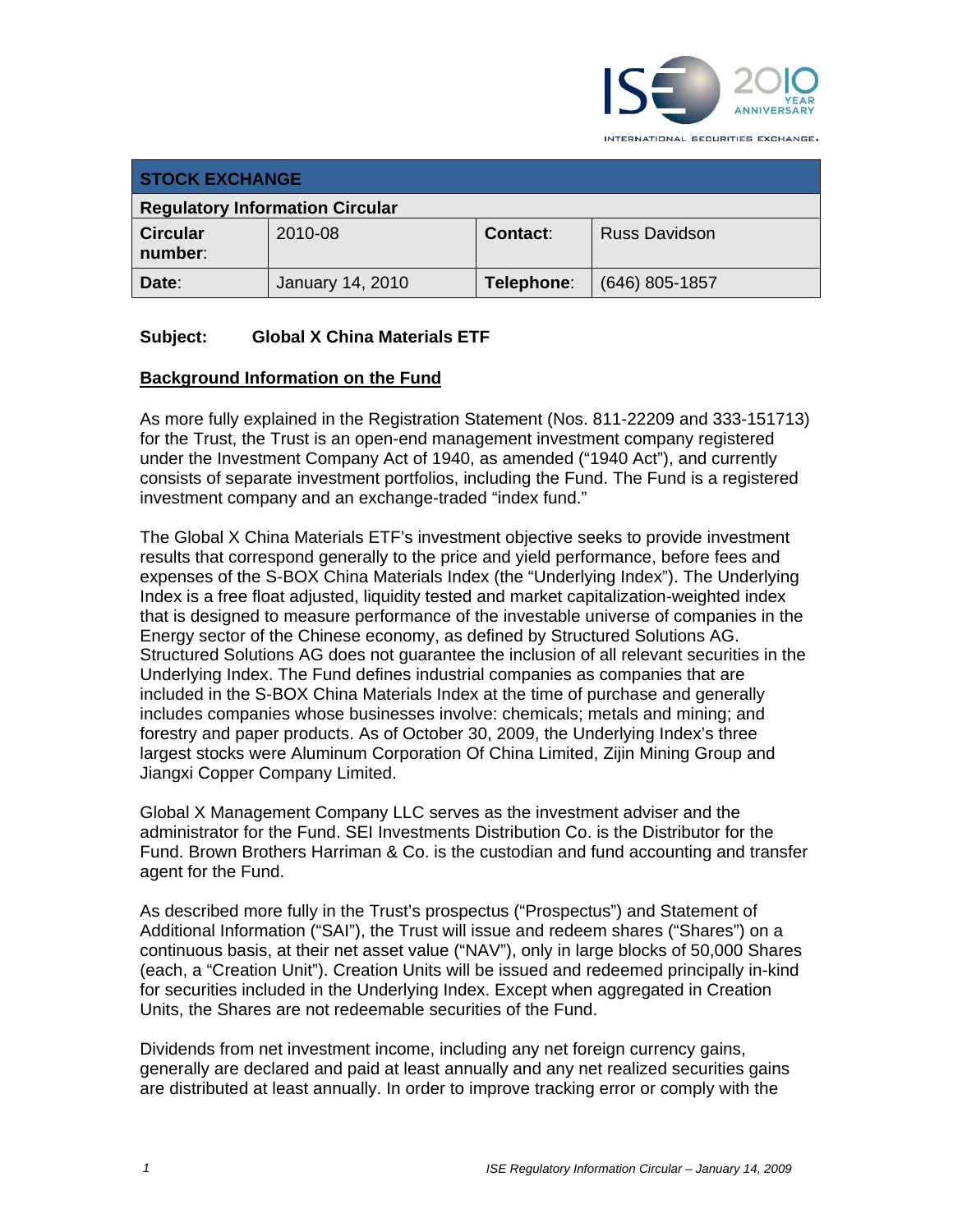distribution requirements of the Internal Revenue Code of 1986, dividends may be declared and paid more frequently than annually for the Fund.

The Depository Trust Company ("DTC") serves as securities depository for the Shares, which may be held only in book-entry form; stock certificates will not be issued. DTC, or its nominee, is the record or registered owner of all outstanding Shares.

The NAV per Share of the Fund will be determined as of the close of trading (normally, 4:00 p.m. Eastern Time ("ET")) on each day that the Exchange is open for business (a "Business Day"). NAV is calculated by dividing the value of the net assets of a Fund (i.e., the total value of its assets less all liabilities) by the total number of Shares of the Fund outstanding. NAV will be available from the Distributor and is also available to National Securities Clearing Corporation ("NSCC") participants through data made available from NSCC.

The Trust's registration statement describes the various fees and expenses for the Fund's Shares. For a more complete description of the Fund and the Index, visit www.globalxfunds.com.

## **Principal Risks**

Interested persons are referred to the Prospectus for a description of risks associated with an investment in the Shares. These risks include foreign market risk and the risk that a Fund's return may not match the return of its index for a number of reasons including the incursion by a Fund of operating expenses and costs not applicable to its index. In addition, as noted in the Prospectus, the Shares may trade at market prices that differ from their NAV. The NAV of the Shares will fluctuate with changes in the market value of the Fund's holdings. The market prices of the Shares will fluctuate in accordance with changes in NAV as well as the supply and demand for the Shares on the Exchange.

#### **Exchange Rules Applicable to Trading in the Shares**

The Shares are considered equity securities, thus rendering trading in the Shares subject to the Exchange's existing rules governing the trading of equity securities.

## **Trading Hours**

Trading in the Shares on ISE is on a UTP basis and is subject to ISE equity trading rules. The Shares will trade from 8:00 a.m. until 8:00 p.m. Eastern Time. Equity Electronic Access Members (" Equity EAMs") trading the Shares during the Extended Market Sessions are exposed to the risk of the lack of the calculation or dissemination of underlying index value or intraday indicative value ("IIV"). For certain derivative securities products, an updated underlying index value or IIV may not be calculated or publicly disseminated in the Extended Market hours. Since the underlying index value and IIV are not calculated or widely disseminated during Extended Market hours, an investor who is unable to calculate implied values for certain derivative securities products during Extended Market hours may be at a disadvantage to market professionals.

## **Trading Halts**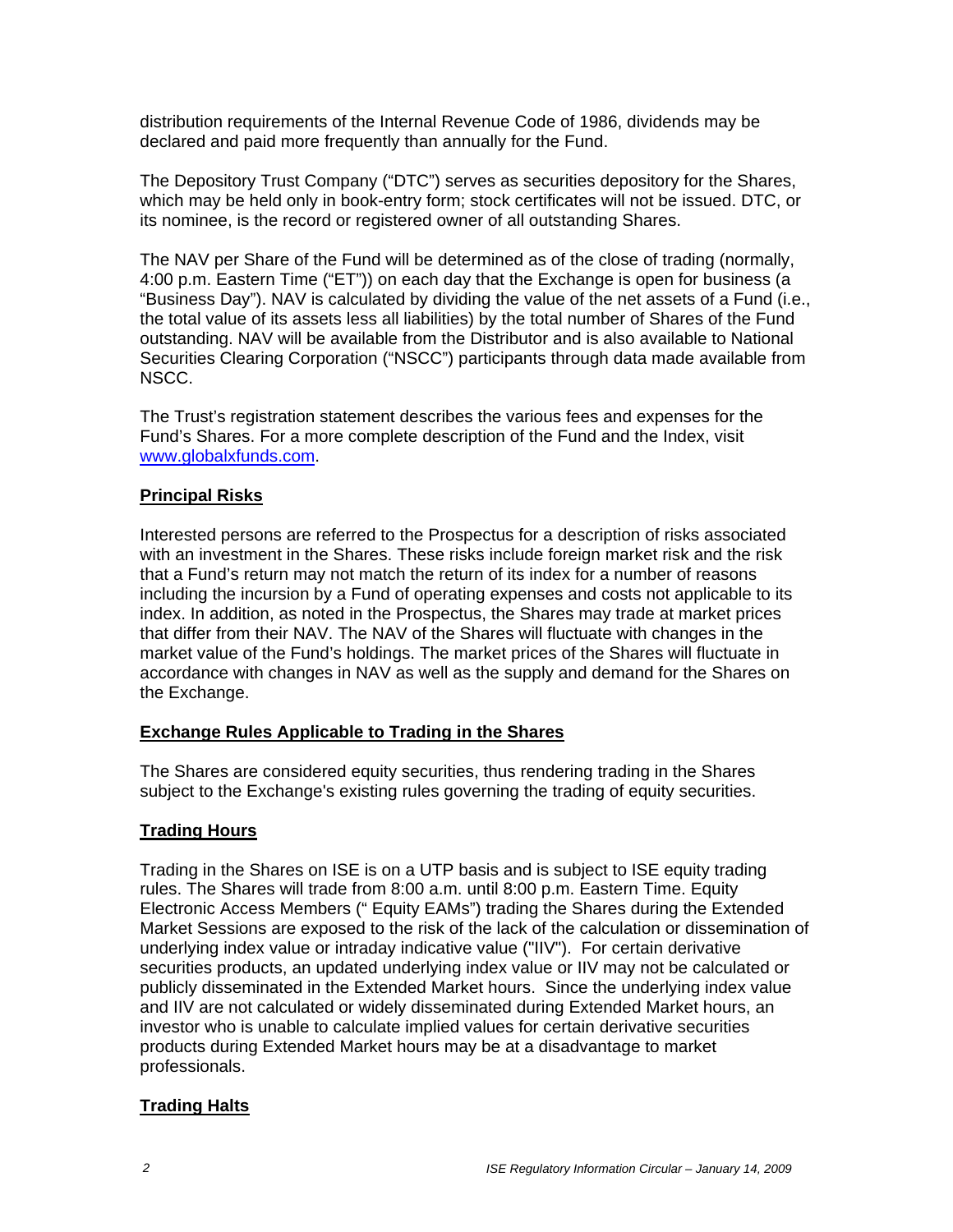ISE will halt trading in the Shares in accordance with ISE Rule 2101(a)(2)(iii). The grounds for a halt under this Rule include a halt by the primary market because it stops trading the Shares and/or a halt because dissemination of the IIV or applicable currency spot price has ceased, or a halt for other regulatory reasons. In addition, ISE will stop trading the Shares if the primary market de-lists the Shares.

#### **Delivery of a Prospectus**

Pursuant to federal securities laws, investors purchasing Shares must receive a prospectus prior to or concurrently with the confirmation of a transaction. Investors purchasing Shares directly from the Fund (by delivery of the Deposit Amount) must also receive a prospectus.

Prospectuses may be obtained through the Distributor or on the Fund's website. The Prospectus does not contain all of the information set forth in the registration statement (including the exhibits to the registration statement), parts of which have been omitted in accordance with the rules and regulations of the SEC. For further information about the Fund, please refer to the Trust's registration statement.

#### **Exemptive, Interpretive and No-Action Relief Under Federal Securities Regulations**

The Commission has issued letters dated October 24, 2006, November 21, 2005 and August 17, 2001 ("No Action Letters") granting exemptive, interpretive and no-action relief from certain provisions of and rules under the Securities Exchange Act of 1934 for exchange-traded funds listed and traded on a registered national securities exchange that meet certain criteria.

## **Regulation M Exemptions**

Generally, Rules 101 and 102 of Regulation M prohibit any "distribution participant" and its "affiliated purchasers" from bidding for, purchasing, or attempting to induce any person to bid for or purchase any security which is the subject of a distribution until after the applicable restricted period, except as specifically permitted in Regulation M. The provisions of the Rules apply to underwriters, prospective underwriters, brokers, dealers, and other persons who have agreed to participate or are participating in a distribution of securities.

The Commission issued a No-Action Letter by which persons participating in a distribution of shares of a fund may engage in secondary market transactions in such shares during their participation in such a distribution, despite the requirements of from Rule 101 under Regulation M. In addition, the SEC has permitted persons who may be deemed to be participating in the distribution of shares of a fund (i) to purchase securities for the purpose of purchasing creation unit aggregations of fund shares and (ii) to tender securities for redemption in Creation Unit Aggregations. Further, the Commission has clarified that the tender of fund shares to the Fund for redemption does not constitute a bid for or purchase of any of the Funds' securities during the restricted period of Rule 101. The Commission has issued a No-Action Letter to paragraph (e) of Rule 102 under Regulation M which allow the redemption of fund shares in creation unit aggregations during the continuous offering of shares.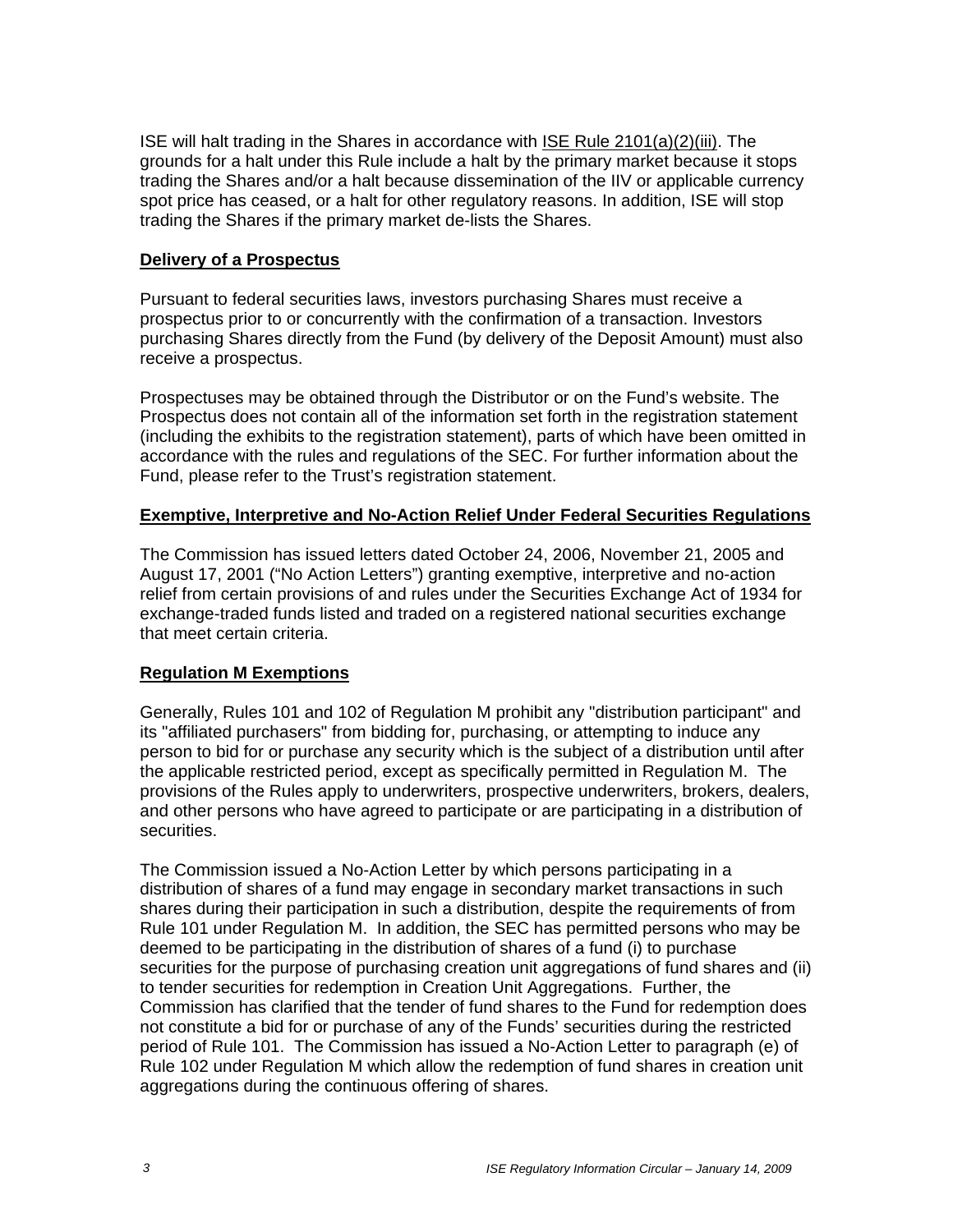## **Customer Confirmations for Creation or Redemption of Fund Shares (SEC Rule 10b-10)**

Broker–dealers who handle purchases or redemptions of Fund shares in Creation Units for customers will be permitted to provide such customers with a statement of the number of Creation Unit Aggregations created or redeemed without providing a statement of the identity, number and price of shares of the individual securities tendered to the Fund for purposes of purchasing creation unit aggregations ("Deposit Securities") or the identity, number and price of shares to be delivered by the Trust to the redeeming holder ("Redemption Securities"). The composition of the securities required to be tendered to the Fund for creation purposes and of the securities to be delivered on redemption will be disseminated each business day and will be applicable to requests for creations or redemption, as the case may be, on that day. This exemptive relief under Rule 10b-10 with respect to creations and redemptions is subject to the following conditions:

- 1) Confirmations to customers engaging in creations or redemptions must state that all information required by Rule 10b-10 will be provided upon request;
- 2) Any such request by a customer for information required by Rule 10b-10 will be filed in a timely manner, in accordance with Rule 10b-10(c);
- 3) Except for the identity, number and price of shares of the component securities of the Deposit Securities and Redemption Securities, as described above, confirmations to customers must disclose all other information required by Rule 10b-10(a).

## **SEC Rule 14e-5**

The Commission has permitted any person acting as a dealer-manager of a tender offer for a component security of fund (1) to redeem fund shares in creation unit aggregations from the issuer that may include a security subject to such tender offer and (2) to purchase fund shares during such tender offer. In addition, a No-Action has been issued under Rule 14e-5 states that if a broker-dealer acting as a dealer-manager of a tender offer for a security of the Fund purchases or arranges to purchase such securities in the secondary market for the purpose of tendering such securities to purchase one or more creation unit aggregations of shares, it must be made in conformance with the following:

- i. such bids or purchases are effected in the ordinary course of business, in connection with a basket of 20 or more securities in which any security that is the subject of a distribution, or any reference security, does not comprise more than 5% of the value of the basket purchased; or
- ii. purchases are effected as adjustments to such basket in the ordinary course of business as a result of a change in the composition of the underlying index; and
- iii. such bids or purchases are not affected for the purpose of facilitating such tender offer.

## **Section 11(d)(1); SEC Rules 11d1-1 and 11d1-2**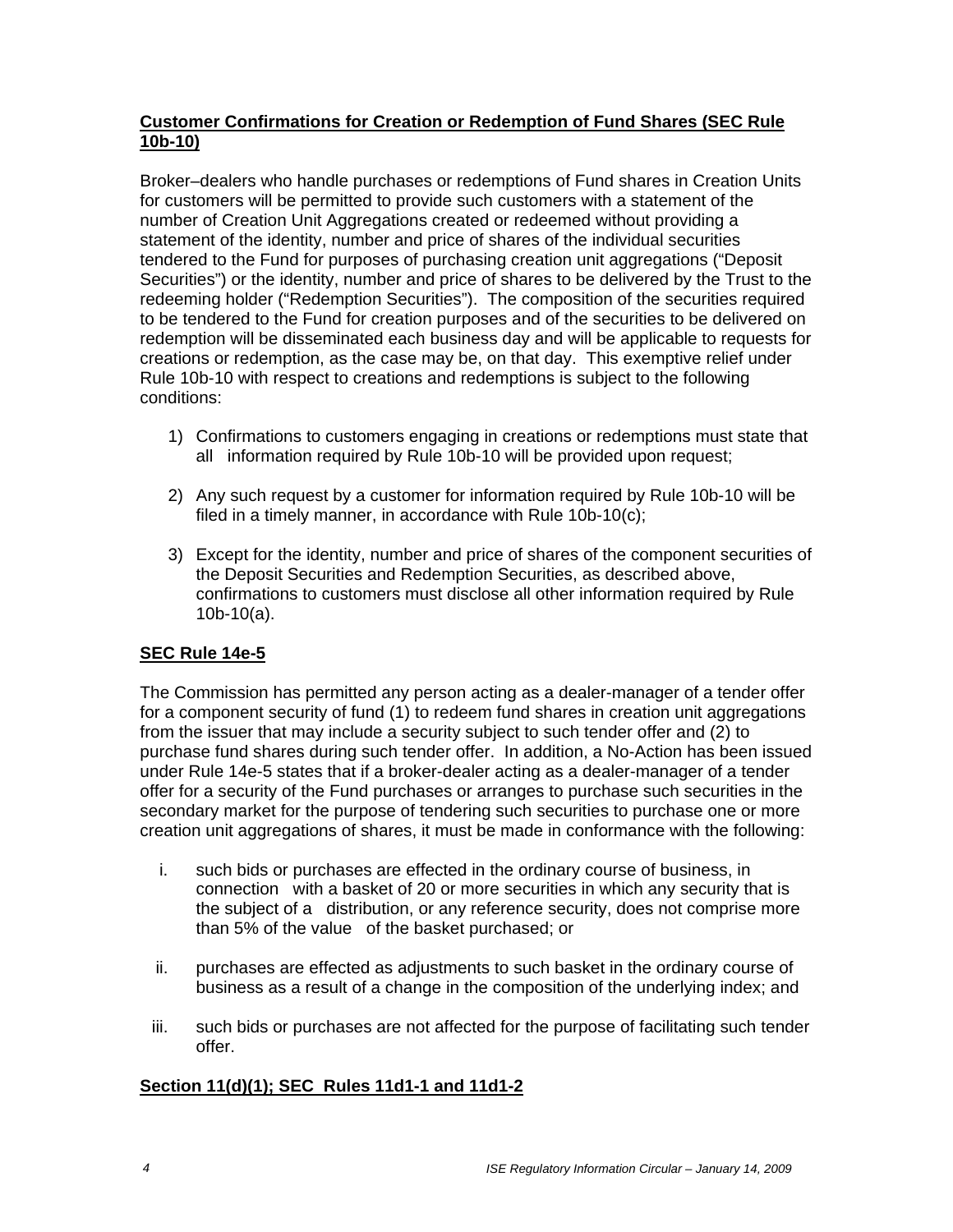Section 11(d)(1) of the Act generally prohibits a person who is both a broker and a dealer from effecting any transaction in which the broker-dealer extends credit to a customer on any security which was part of a new issue in the distribution of which he participated as a member of a selling syndicate or group within thirty days prior to such transaction. The Commission has clarified that Section 11(d)(1) does not apply to broker-dealers that are not authorized participants (and, therefore, do not create creation unit aggregations) that engage in both proprietary and customer transactions in shares of a fund in the secondary market, and for broker-dealer authorized participants that engage in creations of creation unit aggregations. This relief is subject to specific conditions, including the condition that such broker-dealer (whether or not an authorized participant) does not, directly or indirectly, receive from the fund complex any payment, compensation or other economic incentive to promote or sell the shares of a fund to persons outside the fund complex, other than non-cash compensation permitted under NASD Rule 2830 (I)(5)(A), (B) or (C). See letter dated November 22, 2005 from Brian A Bussey, Assistant Chief Counsel, SEC Division of Market Regulation, to Barclays Global Investors, N.A., dated November 22, 2005. The Commission has issued a No-Action Letter under Section 11(d)(1) of the Act states that broker-dealers may treat shares of a fund, for purposes of Rule 11d1-2, as "securities issued by a registered open-end investment company as defined in the Investment Company Act" and thereby extend credit or maintain or arrange for the extension or maintenance of credit on shares that have been owned by the persons to whom credit is provided for more than 30 days, in reliance on the exemption contained in the rule.

#### **SEC Rule 15c1-5 and 15c1-6**

The Commission has issued a No-Action letter with respect to Rule 15c1-5 and Rule 15c1-6 as to the required disclosure of control by a broker or dealer with respect to creations and redemptions of fund shares and secondary market transactions therein.

**This Regulatory Information Circular is not a statutory Prospectus. Equity EAMs should consult the Trust's Registration Statement, SAI, Prospectus and the Fund's website for relevant information.**